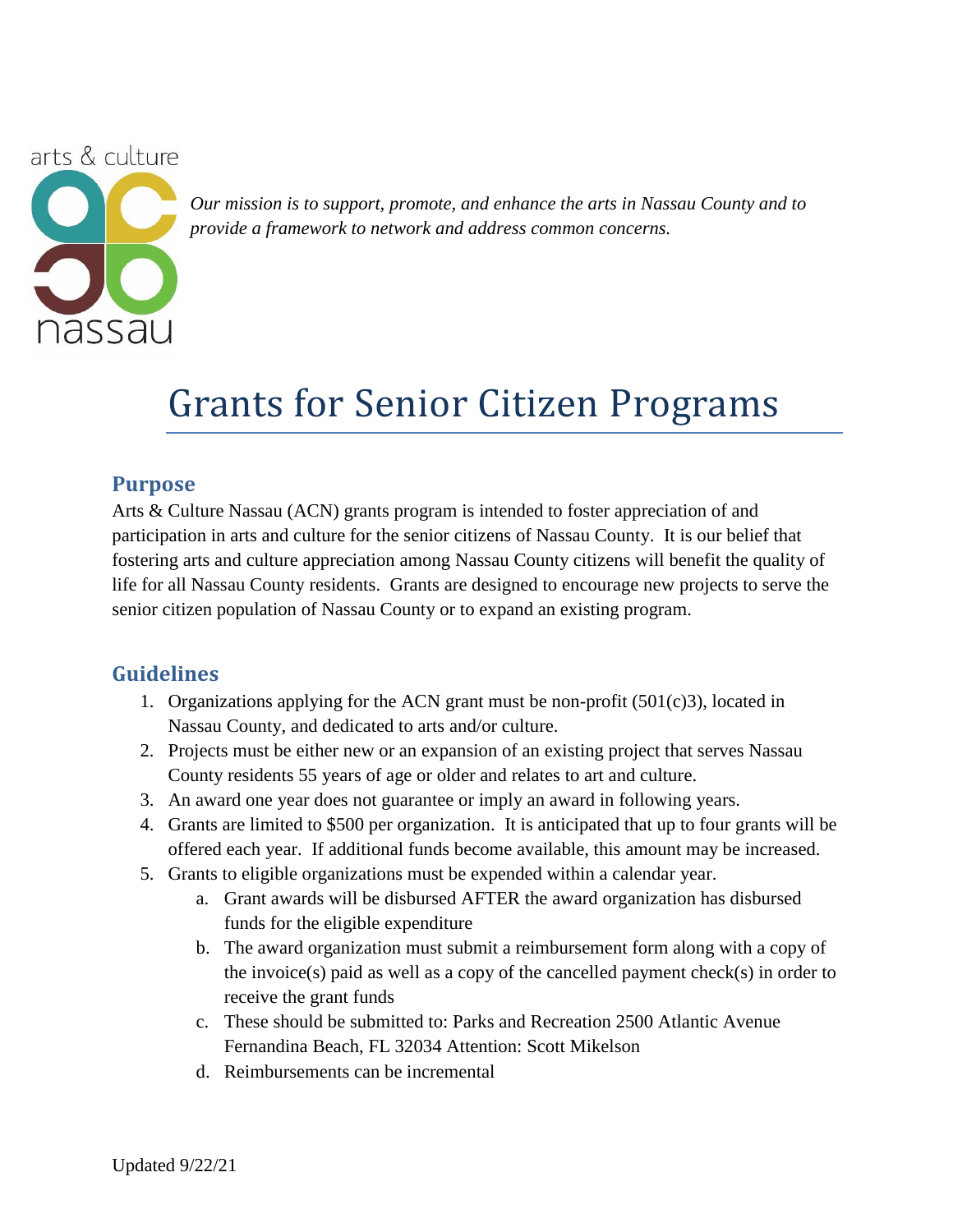- e. The organization will be expected to submit a grant close out form of how the grant funds were used within 2 months of the end of the calendar in which the funds were expended along with copies of the reimbursement form(s) used to secure reimbursement. The organization should review the grant close out form to be sure that the requested data is collected concerning the funded event. The close out form should be sent to: Parks and Recreation 2500 Atlantic Avenue Fernandina Beach, FL 32034 Attention: Scott Mikelson
- f. Grant recipient organizations may be expected to participate projects promoting the awareness of Arts and Culture Nassau.

#### **Submission instructions:**

- The following application should be submitted in writing to Fernandina Beach Parks and Recreation Department 2500 Atlantic Avenue Fernandina Beach, FL 32034 Attention: Scott Mikelson
- Applications will be accepted from September 1 through November 15. No applications will be accepted after the announced deadline.
- Applications will be judged, and grants awarded by a panel of 3 persons selected by the County and not affiliated with any of the Arts Council organizations and not a part of any county arts and culture organization. Awards will be announced by January 15.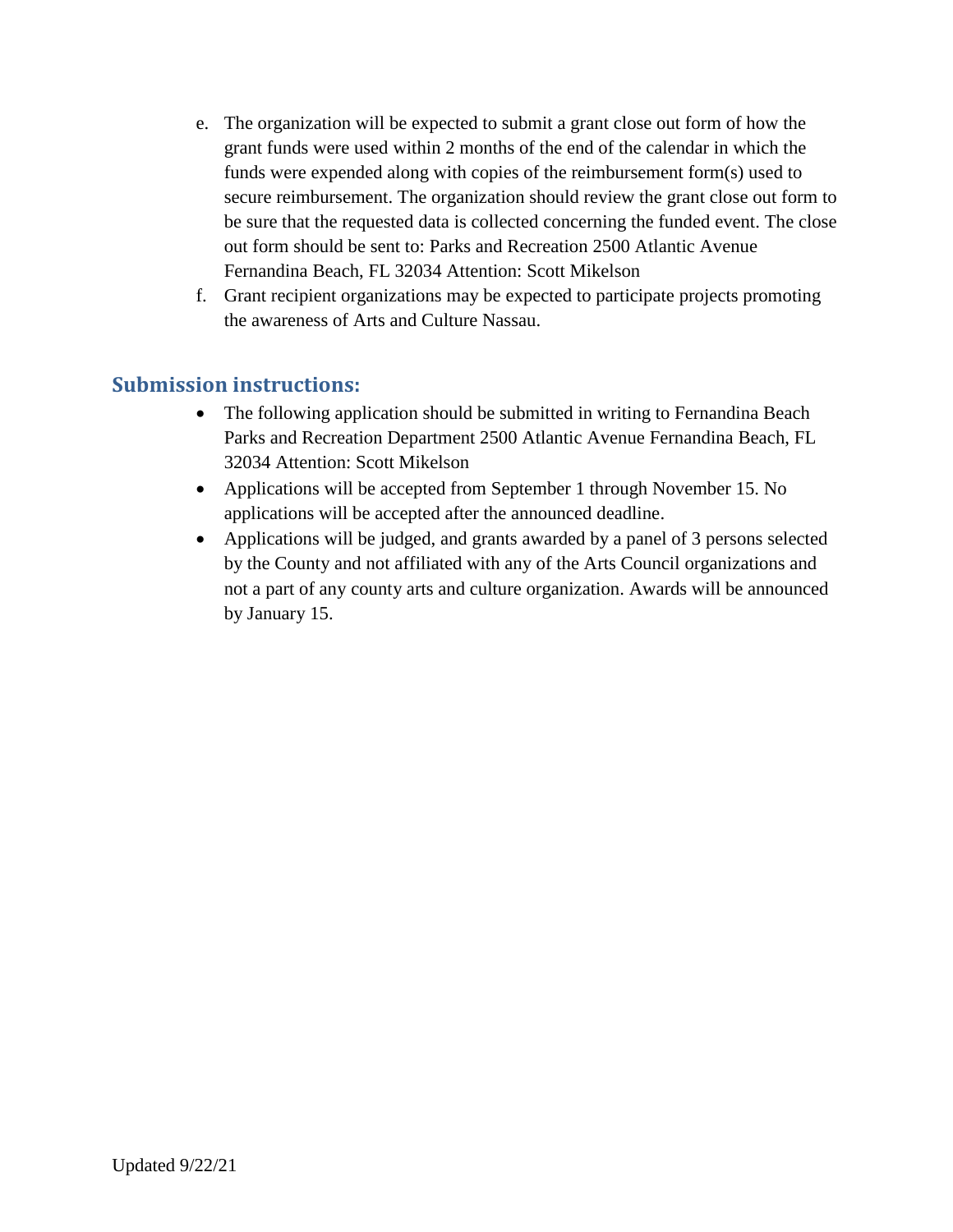

# Application for Senior Grant Program

| Is Organization located within Nassau County? Yes _______________________________ |
|-----------------------------------------------------------------------------------|
| Is Organization recognized as a $501$ (c) 3 by the Internal Revenue Service?      |
| Calendar Year in which the funds will be expended: ______________________________ |
|                                                                                   |
|                                                                                   |

**Organization's Mission Statement:**

**Amount of Grant request (\$500 maximum) \$\_\_\_\_\_\_\_\_\_\_\_\_\_\_\_\_\_\_\_\_\_\_\_\_\_\_\_\_\_**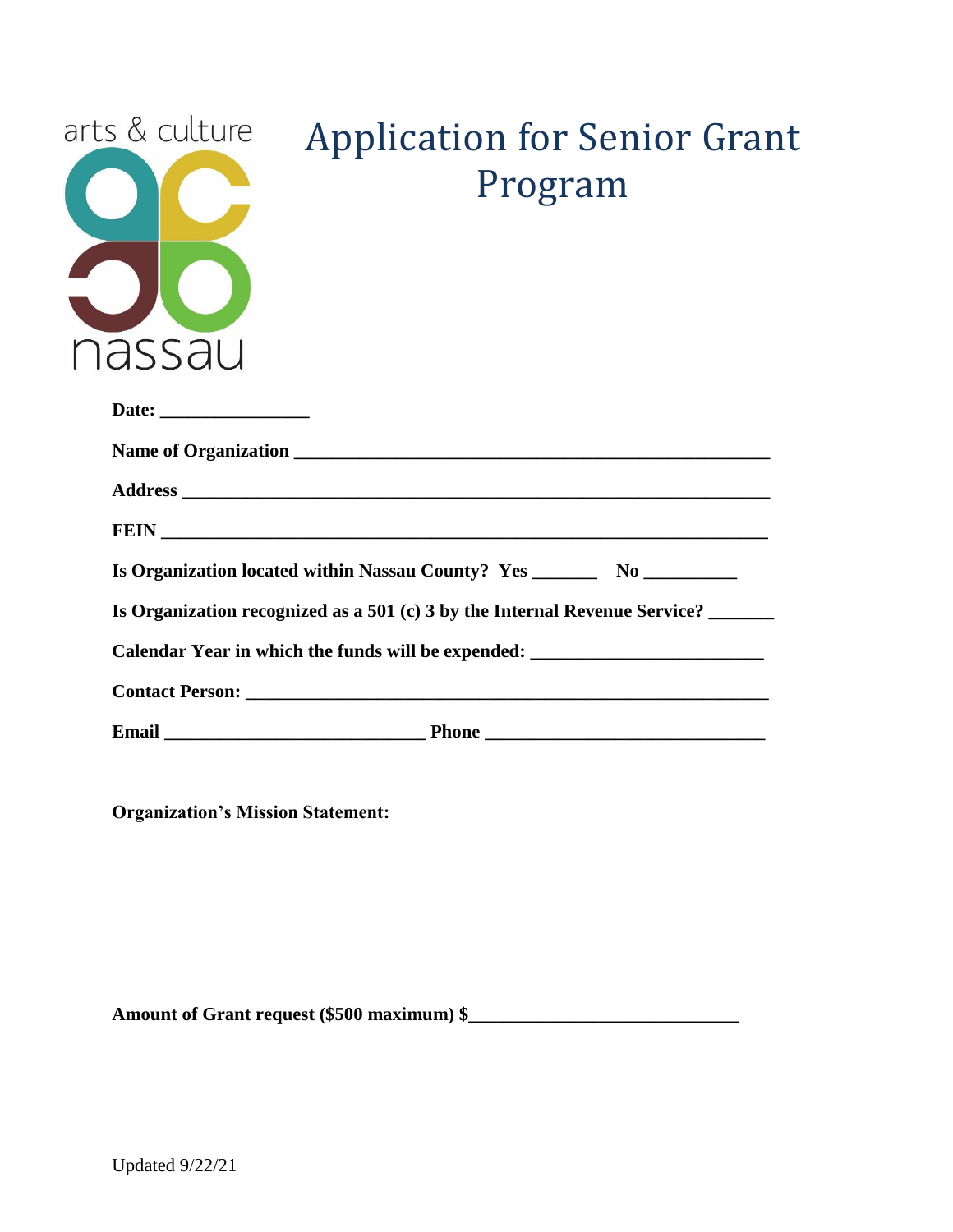**Please describe the intended project for senior citizens; if the grant will expand or enhance an existing program, please explain the current program and how I will be expanded or enhance.**

**What is the goal of this project/program?**

**How does this project/program encourage senior citizen participation in arts and culture?**

**How does this project/program relate to the organization's mission?**

**Is this an ongoing project? Yes \_\_\_\_\_\_ No \_\_\_\_\_\_\_\_\_\_**

**If the grant will be applied to program expansion, when did the project/program begin?**

**How has it been received by the community?**

\_\_\_\_\_\_\_\_\_\_\_\_\_\_\_\_\_\_\_\_\_\_\_\_\_\_\_\_\_\_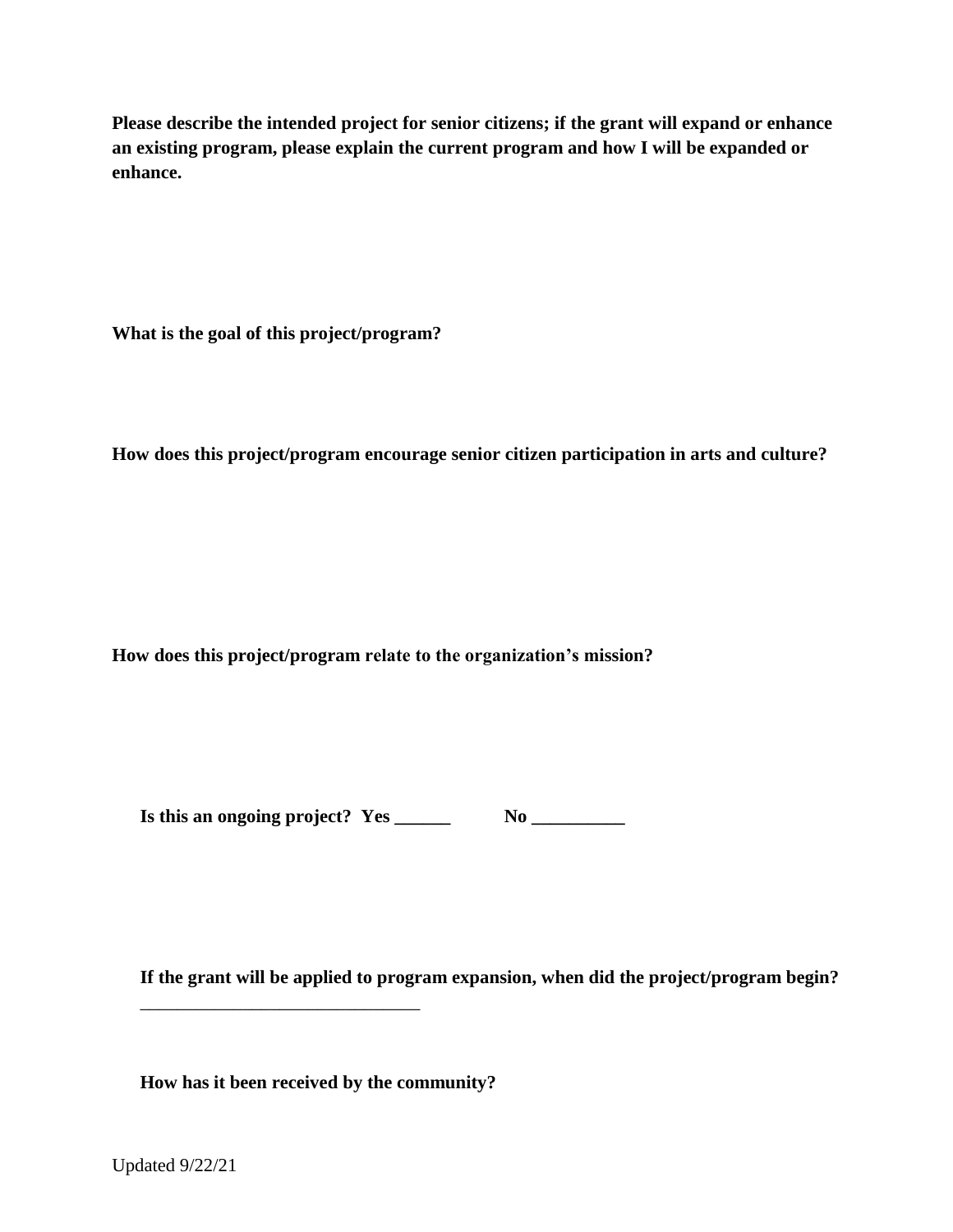**Please describe the number of planned participants for this project, this year according to the following tables:**

#### **Participant ages**

| $55 - 60$ |  |
|-----------|--|
| $61 - 65$ |  |
| $66 - 70$ |  |
| Over 70   |  |
| Total (A) |  |

#### **Participant's residency**

| Amelia Island (non |  |
|--------------------|--|
| Fernandina Beach)  |  |
|                    |  |
| <b>Bryceville</b>  |  |
|                    |  |
| Callahan           |  |
|                    |  |
| Fernandina Beach   |  |
|                    |  |
| Hilliard           |  |
|                    |  |
| Rural              |  |
|                    |  |
| Yulee              |  |
|                    |  |
| Total – must agree |  |
| with total A above |  |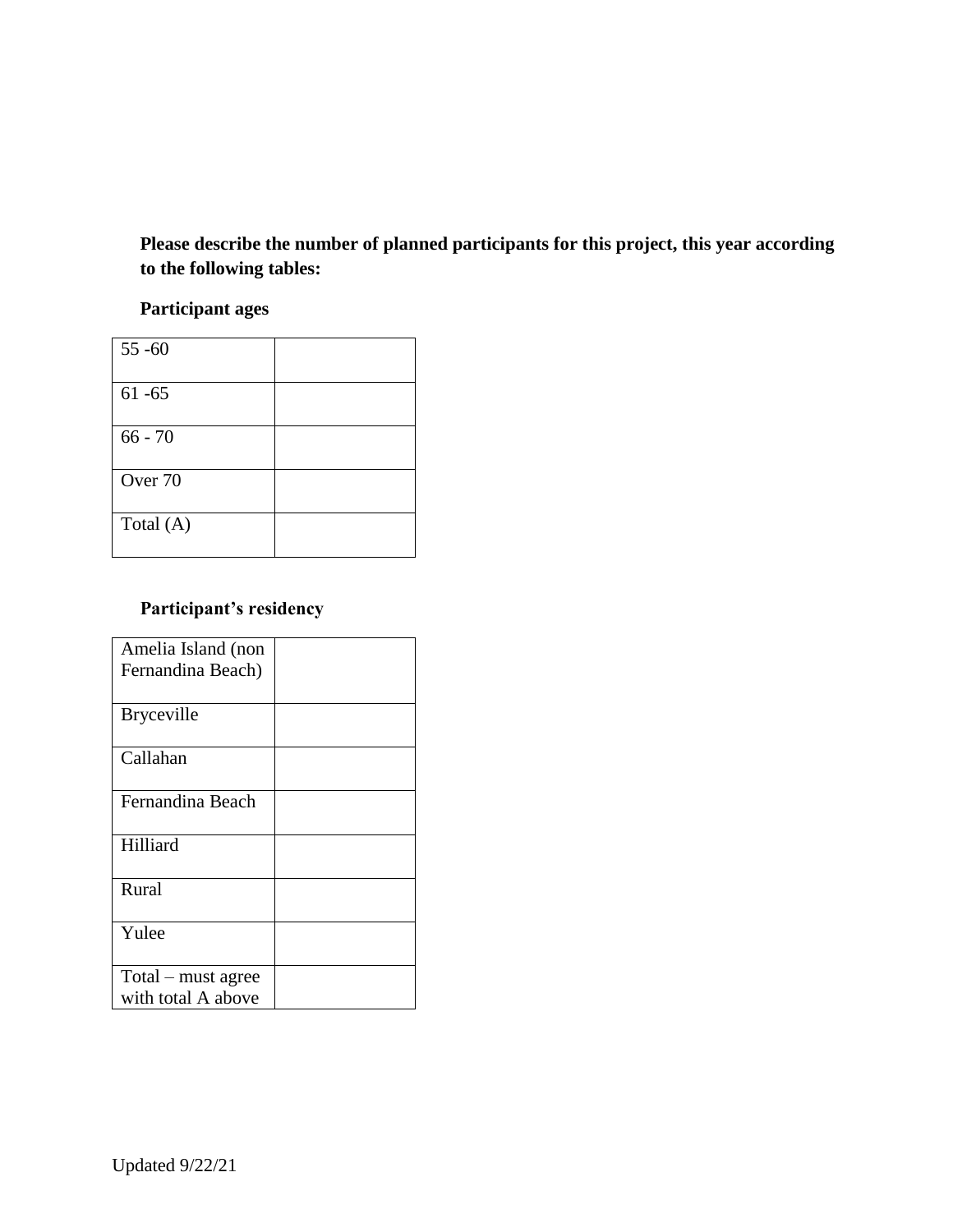**If the grant is for program/project expansion, how has the project been funded previously?**

**If the program/project is new, what is the budget for the new program?**

**If the program/project is for expansion or enhancement of an existing program, how will the grant funds impact the existing budget?**

**How do you expect the project to impact or benefit your community?**

**The Board of Directors approved submittal of this grant application at their meeting on** 

**The organization will be expected to submit a statement of how the grant funds were used by March 1 of the year following the calendar year in which the funds were expended. Please indicate your acceptance of this condition by your initials \_\_\_\_\_\_\_**

**Please attach any additional information you consider pertinent such as brochures, etc. and forward to:** Parks and Recreation 2500 Atlantic Avenue Fernandina Beach, FL 32034 Attention: Scott Mikelson

**\_\_\_\_\_\_\_\_\_\_\_\_\_\_\_\_**